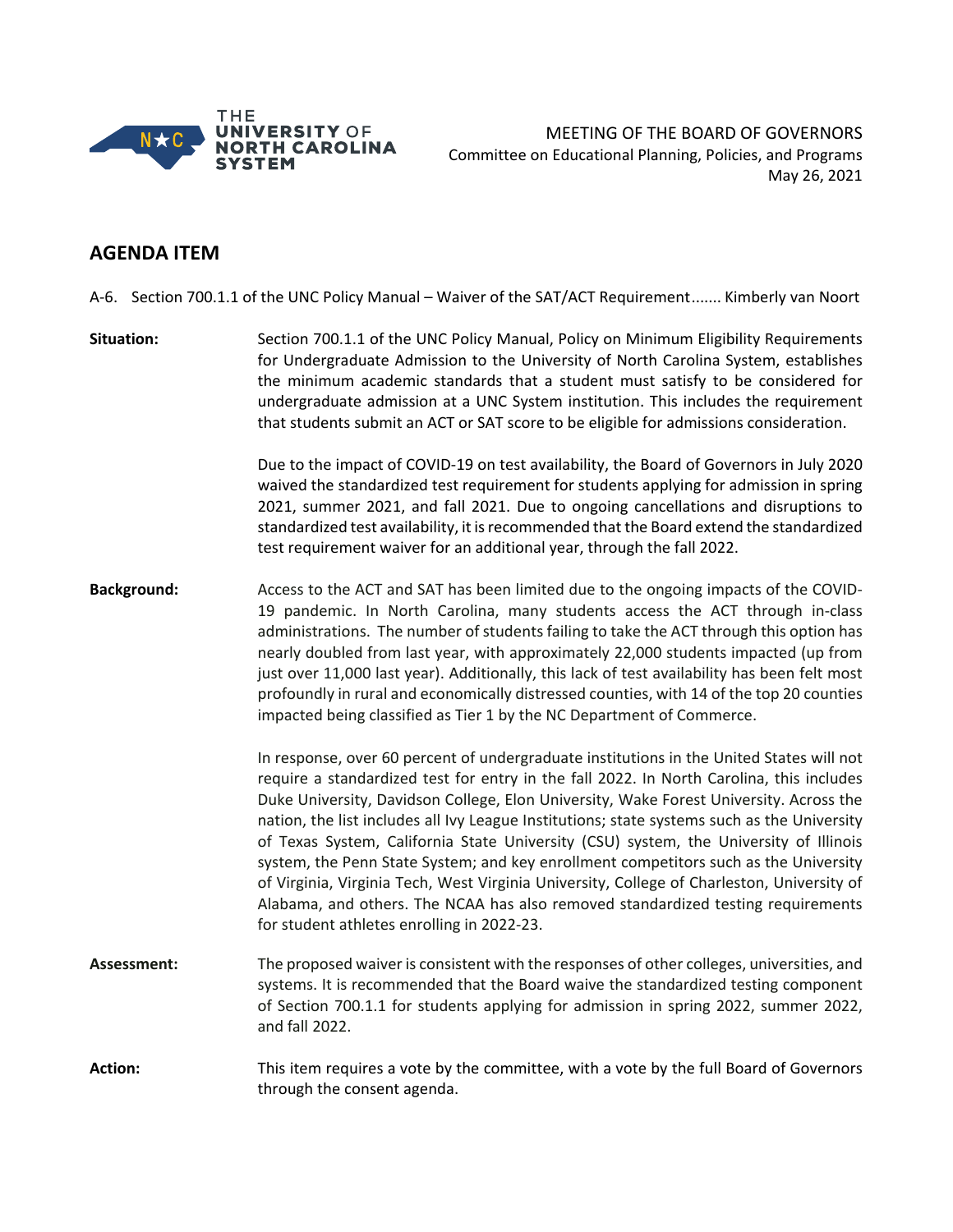The UNC Policy Manual 700.1.1 Adopted 02/10/84 Amended 04/12/00 Amended 04/11/03 Amended 07/01/07 Amended 01/11/08 Amended 02/27/15 Amended 04/15/16 Amended 07/29/16 Amended 03/30/20

## **Policy on Minimum Eligibility Requirements for Undergraduate Admission for the University of North Carolina System**

I. Purpose. The University of North Carolina (UNC) Board of Governors has, since 1988, established minimum requirements for undergraduate admission to any constituent institution. These requirements serve to provide a common set of minimum standards to be considered for admission as an undergraduate student. Exceptions and special considerations to these minimum eligibility requirements are provided in Sections 700.1.1.1[R], 700.1.1.2[R], 700.7.1, and 700.7.1[R] of the UNC Policy Manual. Any constituent institution may set admissions requirements that exceed the minimums established in this policy upon the approval of their board of trustees.

II. High School Diploma. All students should hold a high school diploma or its equivalent.

III. Minimum Course Requirements. The following courses must be completed at the high school level, although those courses may be completed at an earlier time (e.g., middle school).

- A . English: four course units emphasizing grammar, composition, and literature.
- B. Mathematics: four course units in any of the following combinations:<sup>[1](#page-3-0)</sup>
	- 1 . Algebra I, algebra II, geometry, and one unit beyond algebra II; or
	- 2. Algebra I, algebra II, and two units beyond algebra II; or
	- 3. Common core math I, II, and III, and one unit beyond common core math III; or
	- 4. Integrated math I, II, III, and one unit beyond integrated math III; or
	- 5. NC Math 1, 2, 3, and one unit beyond NC Math 3 identified as meeting the  $4<sup>th</sup>$  level mathematics requirement for admission to UNC System institutions.
- C . Science: three course units, including:
	- 1. Life or biological science (e.g., biology); and
	- 2. Physical science (e.g., chemistry, physical science, physics); and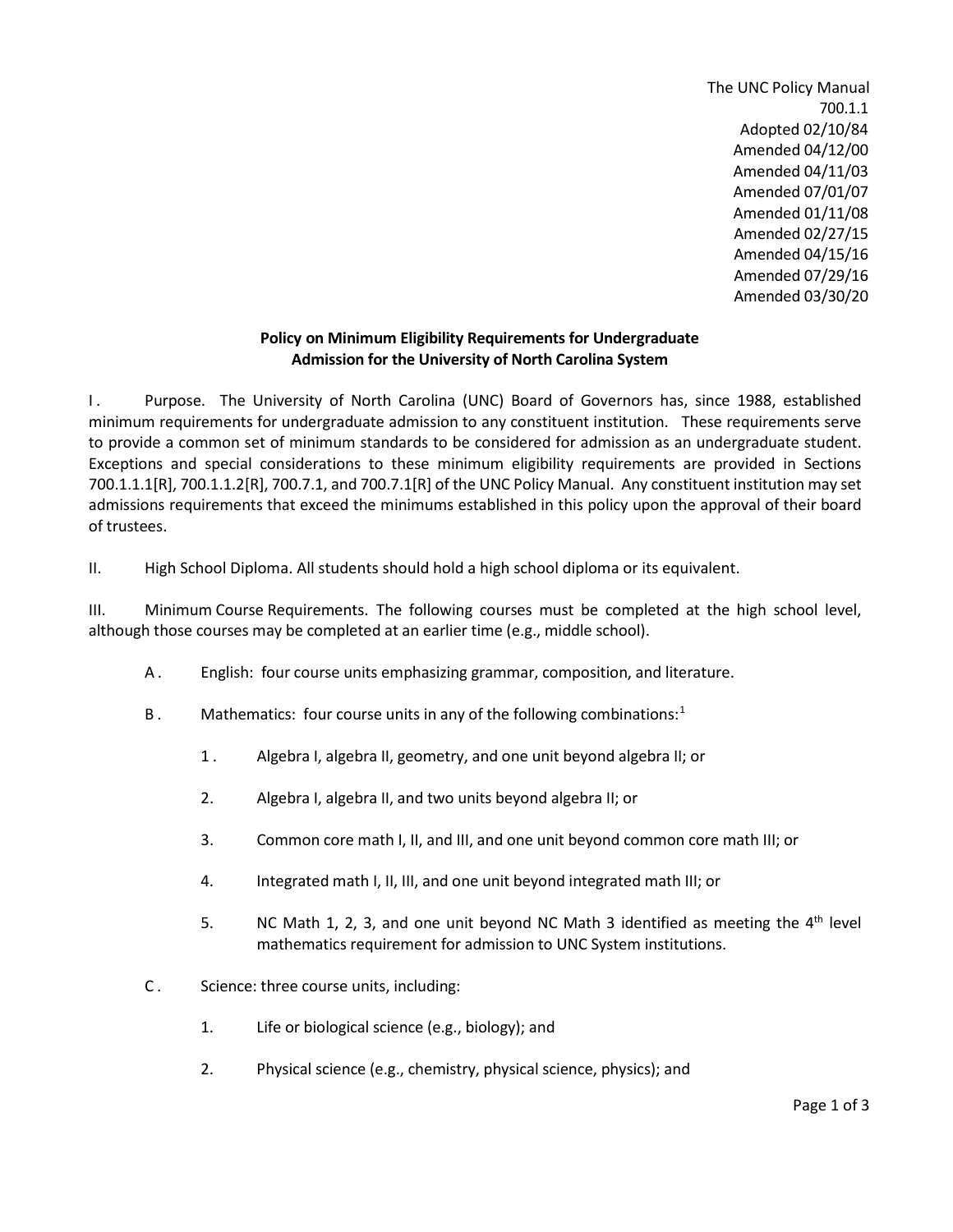- 3. One laboratory course.
- D. Second Language: two course units of a language other than English.
- E. Social Studies: two course units, including one unit in U.S. history.<sup>[2](#page-3-1)</sup>

IV. High School Grade Point Average and Standardized Test Scores. Students must meet either the minimum high school grade point average (GPA) or standardized test score in order to be considered for admission. All applicants for admission, except those exempted by current UNC policy or regulation, must submit a standardized test score, even if they satisfy the minimum eligibility requirement through the high school GPA.

A . High School GPA: A minimum weighted GPA of 2.5; or

B . Standardized Test Scores: A composite ACT score of 19, or combined SAT (mathematics and evidence-based reading and writing) of 1010.

C. Chancellor's Exceptions: The maximum number of chancellor's exceptions is limited to one percent of the total number of applicants accepted as first-time undergraduates each year. A chancellor's exception may be applied to the SAT/ACT minimum requirement or the high school GPA minimum requirement.

V. Graduates of Cooperative Innovative High Schools (Early College). Each UNC constituent institution must offer to any student who graduated from a cooperative innovative high school program with an associate degree and who applies for admission to a constituent institution the option of being considered for admission as a firsttime (freshman) or as a transfer student.

A. The constituent institution shall also provide written information to the student regarding the consequences that accompany each option and any other relevant information that may be helpful to the student when considering which option to select.

B. Beginning March 1, 2017, the Board of Governors shall report annually regarding the number of students who graduated from a cooperative innovative high school program with an associate degree and which option was chosen by those students when applying for admission to a constituent institution.

VI. Notification of Stakeholders and Educational Policymakers. The president is directed to develop plans and further recommendations to inform key stakeholders and education policymakers of the changes in requirements.

VII. Other Matters

A. Effective Date. The requirements of this policy shall be effective for all first-time students applying for admission at a constituent institution for any semester beginning with the 2020 fall semester through the 2022 fall semester (including students who attended the institution for the first time in the prior summer term).